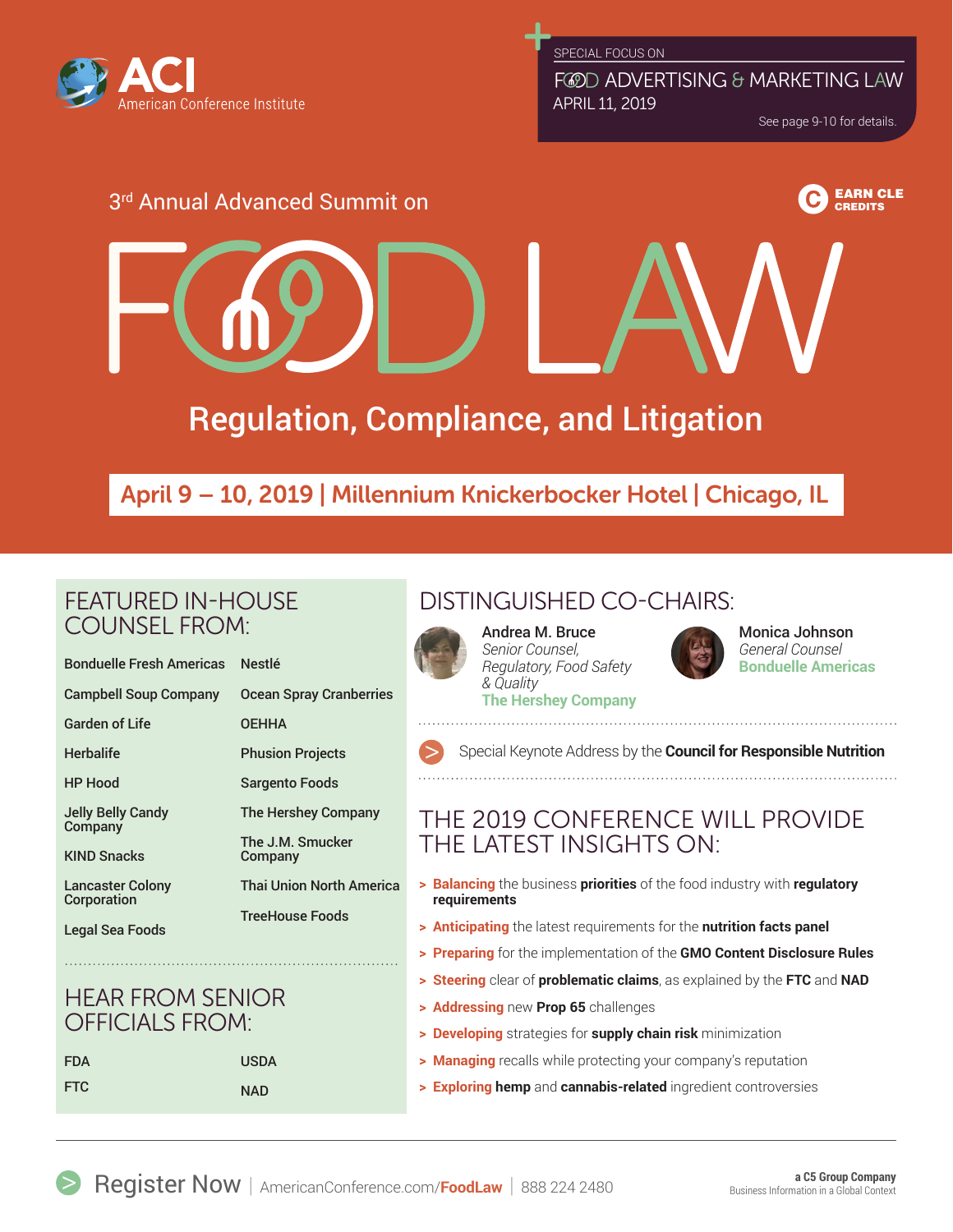# Join Us for the Food Industry's Most Comprehensive Legal and Regulatory Conference

ACI's **Advanced Forum on Food Law** returns to Chicago this spring with its most comprehensive program to date!

# **Learn from the "Who's Who" of the Food Law Bar**

We have designed this year's program to provide solutions for and devise actionable and sophisticated strategies to address the industry's most pressing challenges.

#### **Attend this event and benefit from the insights of our In-House Counsel Think-Tank as they discuss and analyze:**

- FDA and USDA 's regulatory priorities
- Strategies for labeling and tackling new labeling regulations
- Best practices for counseling sales and marketing teams
- Recent Prop 65 activity
- The expected outlook for the post-2020 regulatory implementation deadlines

**Additionally, our faculty will help you devise a plan of attack for avoiding and resolving class actions quickly and effectively.**

# WHO WILL YOU MEET?

#### \ Food and Beverage Industry:

- In-House Counsel, with responsibilities for corporate law, litigation, regulation, advertising, and promotion
- Compliance and Government Affairs Officers and **Executives**
- Safety and Quality Officers and Managers
- Nutrition and Labeling Directors and Executives
- Regulatory Affairs Officers and Executives
- \ Law Firm Attorneys for Food and Beverage Industry whose practices focus on:
	- FDA/Food law
	- Advertising and Promotion
	- Litigation

# AGENDA AT-A-GLANCE

PRE-CONFERENCE WORKSHOP Tuesday, April 9, 2019

7:30 –10:00 (Registration begins at 7am) Breakfast Briefing on the Jurisdiction, Responsibilities, and Interplay of Key Agencies Involved in Food Regulation

MAIN CONFERENCE DAY ONE Tuesday, April 9, 2019

10:15 | Co-Chairs' Opening Remarks

#### 10:30

In-House Counsel Think-Tank on Balancing the Business Priorities of the Food Industry with Key Regulatory **Requirements** 

#### 11:30

Practical Guidance on the Present State of Food Labeling: Examining the Status of Nutrition Facts Panel **Requirements** 

12:30 | Networking Luncheon

#### 1:30

the FDA's Silence on the Definition of These Terms

Preparing for the Implementation of the GMO Content Disclosure Rules: Who

3:30 What Exactly Can You Say?: Steering Clear of Problematic Claims -Townhall with the FTC and NAD

#### 4:15

Assessing Current Class Action Challenges and Potential Ways for the Industry to Thwart Them

5:15 Conference Adjourns to Day Two

#### MAIN CONFERENCE DAY TWO Wednesday, April 10, 2019

7:15 | Continental Breakfast

8:00 Co-Chairs' Remarks and Recap of Day One

#### 8:15 Prop 65: Successfully Moving Forward in the Face of Ever-Increasing Challenges to Food Manufacturers

9:15 Keeping the Food Supply Safe: Developing Strategies for Supply Chain

10:15 | Morning Coffee Break

10:30 Containing Imported Food Contaminants to Protect Supply Chain Integrity

11:15 What Lies Ahead for Hemp and Cannabis-Related Ingredients

#### 12:00 | Networking Lunch

#### 1:00

Allergens 360: What You Need to Know from Labeling to Litigation

#### 1:45

CRN Keynote Address

#### 2:15

Finalizing FSMA Implementation: Assessing What Has Worked, What Has Not, and What's Coming Next

3:15 | Afternoon Refreshment Break

#### 3:30

Effectively Managing Recalls While Preserving a Company's Reputation

#### 4:30

Innovations in Food Technology: Examining How Innovative Food Products Are Evaluated, Approved, Labeled, and Named

#### 5:15

Main Conference Adjourns

#### FOOD ADVERTISING AND MARKETING MASTER SYMPOSIUM Thursday, April 11, 2019

7:30 | Registration and Continental Breakfast

8:30 Co-Chair's Opening Remarks

#### 8:45

Working with Marketing: Strengthening Cooperation and Implementing Effective Internal Processes in the Food Industry to Establish a Comprehensive Claim Substantiation Program

#### 9:45

Managing Social Media Marketing Campaigns Related to Food Products

10:45 | Networking Coffee Break

11:00

Ensuring the Proper Use of Testimonials and Ambassador Programs for the Food Industry

12:00 | Networking Luncheon

#### 1:00

Practical Guidance for the Food Industry for Avoiding False and Misleading Advertising

#### 2:00

Establishing Guidelines for Substantiating Sensory and Consumer Preference Claims

3:00 | Afternoon Coffee Break

3:15 Substantiating Health-Related Claims for Food Products

#### 4:15 Special Considerations for the Food Industry to Keep in Mind When Advertising to Children

5:00 | Conference Ends

Risk Minimization

Is it Natural? Is it Healthy? Interpreting

2:30

Needs to Disclose and Why? 3:15 | Afternoon Refreshment Break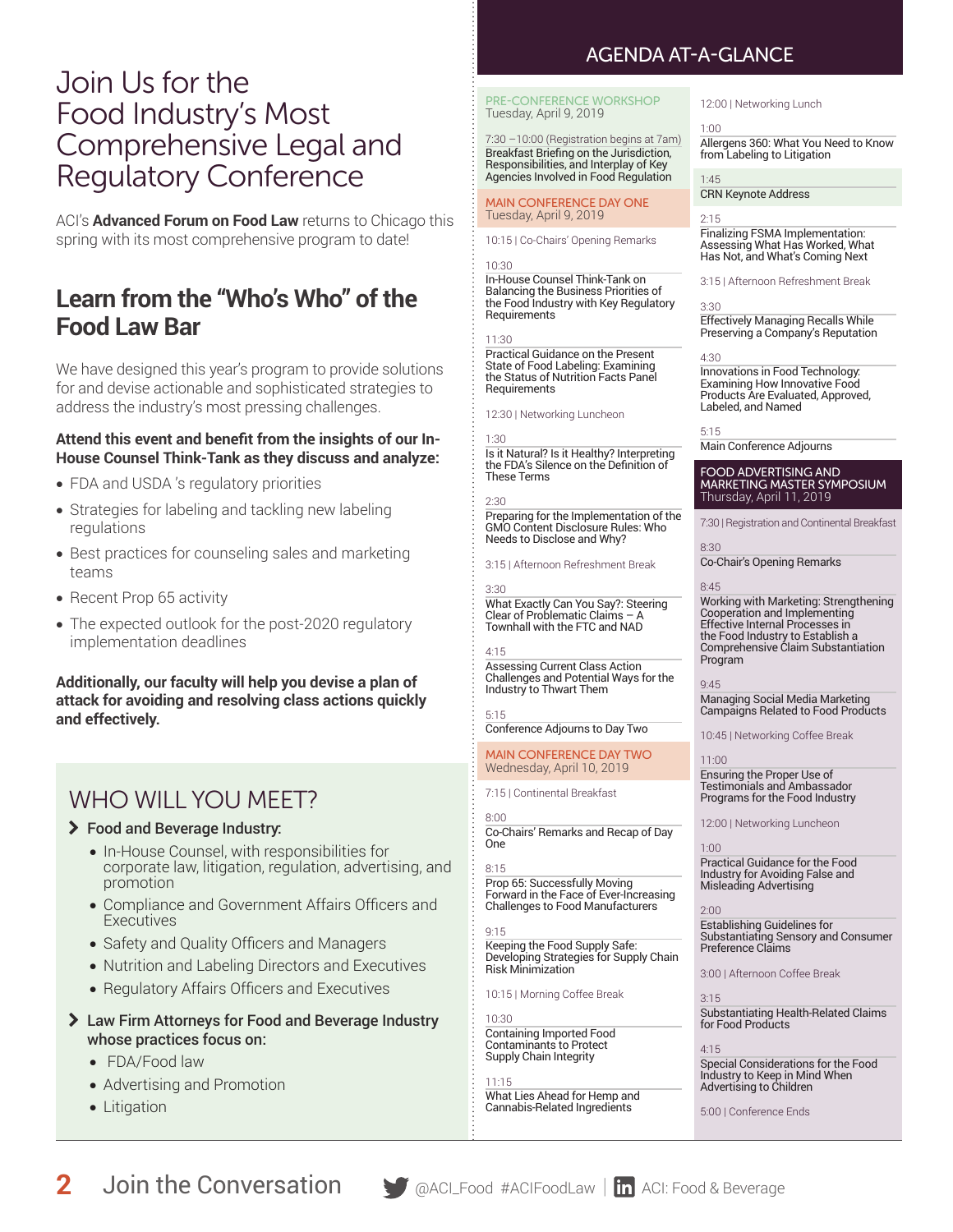# DISTINGUISHED FACULTY LIST

## Co-Chairs:

Andrea M. Bruce *Sr. Counsel, Regulatory, Food Safety & Quality* **The Hershey Company**

Monica Johnson *General Counsel* **Bonduelle Americas**

Ebru Başaran-Shull *Principal, Compliance and Government Affairs* **Sargento Foods Inc. (Plymouth, WI)**

David T. Biderman *Partner* **Perkins Coie LLP (Los Angeles, CA)**

Jeffrey B. Brams *GC, & VP R&D, Quality, Regulatory* **Garden of Life, LLC (Palm Beach Gardens, FL)**

Sarah L. Brew *Partner* **Faegre Baker Daniels LLP (Minneapolis, MN)**

Andrea M. Bruce *Sr. Counsel, Regulatory, Food Safety & Quality* **The Hershey Company (Hershey, PA)**

Jeffrey W. Canavan *Deputy Director Labeling and Program Delivery Staff*  **Food Safety and Inspection Service, USDA**

Hannah Y. Chanoine *Partner* **O'Melveny & Myers LLP**

Jonathan M. Cohen *Partner* **K&L Gates LLP (Washington, DC)**

Matthew R. Dornauer *General Counsel* **Phusion Projects, LLC (Chicago, IL)**

Kat Dunnigan *Senior Staff Attorney* **National Advertising Division (NAD) Advertising Self-Regulatory Council (ASRC) (New York, NY)**

Daniel R. Dwyer *Partner* **Kleinfeld, Kaplan And Becker, LLP (Washington, DC)**

Adam Ekonomon *Vice President and Deputy General Counsel, Marketing and Regulatory* **The J.M. Smucker Company (Orrville, OH)**

Richard Fama *Vice Chair, General Litigation* **Cozen O'Connor (New York, NY)**

Elizabeth B. Fawell *Partner* **Hogan Lovells US LLP (Washington, DC)**

Jeanine Flaherty *Executive Director of Food Safety, Quality & Regulatory Compliance* **Legal Sea Foods, LLC (Boston, MA)**

Alysse M. Giallourakis *Senior Corporate Counsel, Advertising* **The J.M. Smucker Company (Orrville, OH)**

Sarah M. Goldstein *Staff Attorney* **Sidley Austin LLP (New York, NY)**

Jason W. Gordon *Partner* **Reed Smith LLP (Chicago, IL)**

Eric F. Greenberg **Eric F. Greenberg, P.C. (Chicago, IL)**

Miriam Guggenheim *Partner* **Covington & Burling LLP (Washington, DC)**

Lindsey K. Heinz *Partner* **Shook, Hardy & Bacon L.L.P. (Kansas City, MO)**

Monica Johnson *General Counsel* **Bonduelle Americas (Los Angeles, CA)**

Livia M. Kiser *Partner* **King & Spalding (Chicago, IL)**

Riëtte van Laack *Director* **Hyman, Phelps, & McNamara, P.C (Washington, DC)**

Stanley W. Landfair *Partner* **Dentons US LLP (San Francisco, CA)**

Danielle B. Lemack *Assistant General Counsel*  **HP Hood LLC (Lynnfield, MA)**

Mark Leonard *General Counsel* **Jelly Belly Candy Company (Fairfield, CA)**

Ronald J. Levine *General Counsel* **Herrick, Feinstein LLP (Newark, NJ)**

Douglas 'Duffy' MacKay (invited) *Senior Vice President, Scientific and Regulatory Affairs* **Council for Responsible Nutrition (Washington, DC)** 

Nadia Makki *Senior Counsel*  **KIND Snacks (New York, NY)**

David G. Mallen *Co-Chair, Advertising Disputes* **Loeb & Loeb LLP (New York, NY)** 

Beatrice Martinet *Partner* **Sideman & Bancroft LLP (San Francisco, CA)**

Miriam Maxwell *Sr. Principal Regulatory Scientist* **Ocean Spray Cranberries Inc. (Lakeville, MA)**

Justin Mervis *Executive Vice President, General Counsel & Strategy*  **KIND Snacks (New York, NY)**

Carol J. Monahan Cummings *Chief Counsel* **Office of Environmental Health Hazard Assessment (Sacramento, CA)**

Brandon W. Neuschafer *Partner* **Bryan Cave Leighton Paisner LLP (St. Louis, MO)**

Paul C. Nightingale *Senior Vice President & General Counsel* **HP Hood LLC (Lynnfield, MA)**

Jo E. Osborn *Vice President and Assistant General Counsel* **TreeHouse Foods, Inc. (Oak Brook, IL)** 

David O'Toole *Senior Staff Attorney* **Federal Trade Commission (Wilmette, IL)**

Raqiyyah Pippins *Counsel* **Arnold & Porter Kaye Scholer LLP (Washington, DC)**

Meredith Quinn Olearchik *Vice President and Associate General Counsel – Intellectual Property,Marketing and Food Law* **Campbell Soup Company (Camden, NJ)**

Christianna M.L. Reed *Vice President and General Counsel, Legal and Risk Management* **Thai Union North America (El Segundo, CA)** 

Sarah Roller *Partner* **Kelley Drye & Warren LLP (Washington, DC)**

Ronald Y. Rothstein *Partner* **Winston & Strawn LLP (Chicago, IL)**

Rick L. Shackelford *Shareholder* **Greenberg Traurig LLP (Los Angeles, CA)**

Matthew Shurte *General Counsel* **Lancaster Colony Corporation (Westerville, OH)**

Cameron B. Smith *Senior Director, Counsel* **Herbalife Nutrition (Los Angeles, CA)**

Angela M. Spivey *Partner* **Alston & Bird (Atlanta, GA)**

Douglas Stearn *Deputy Director for Regulatory Affairs* **Center for Food Safety and Applied Nutrition FDA (Washington, DC)**

Sarah A. Sunday *Managing Counsel, Food Law* **Nestle USA (Arlington, VA)**

R. Trent Taylor *Partner* **McGuireWoods (Richmond, VA)**

Suzie Trigg *Partner* **Haynes and Boone, LLP (Dallas, TX)**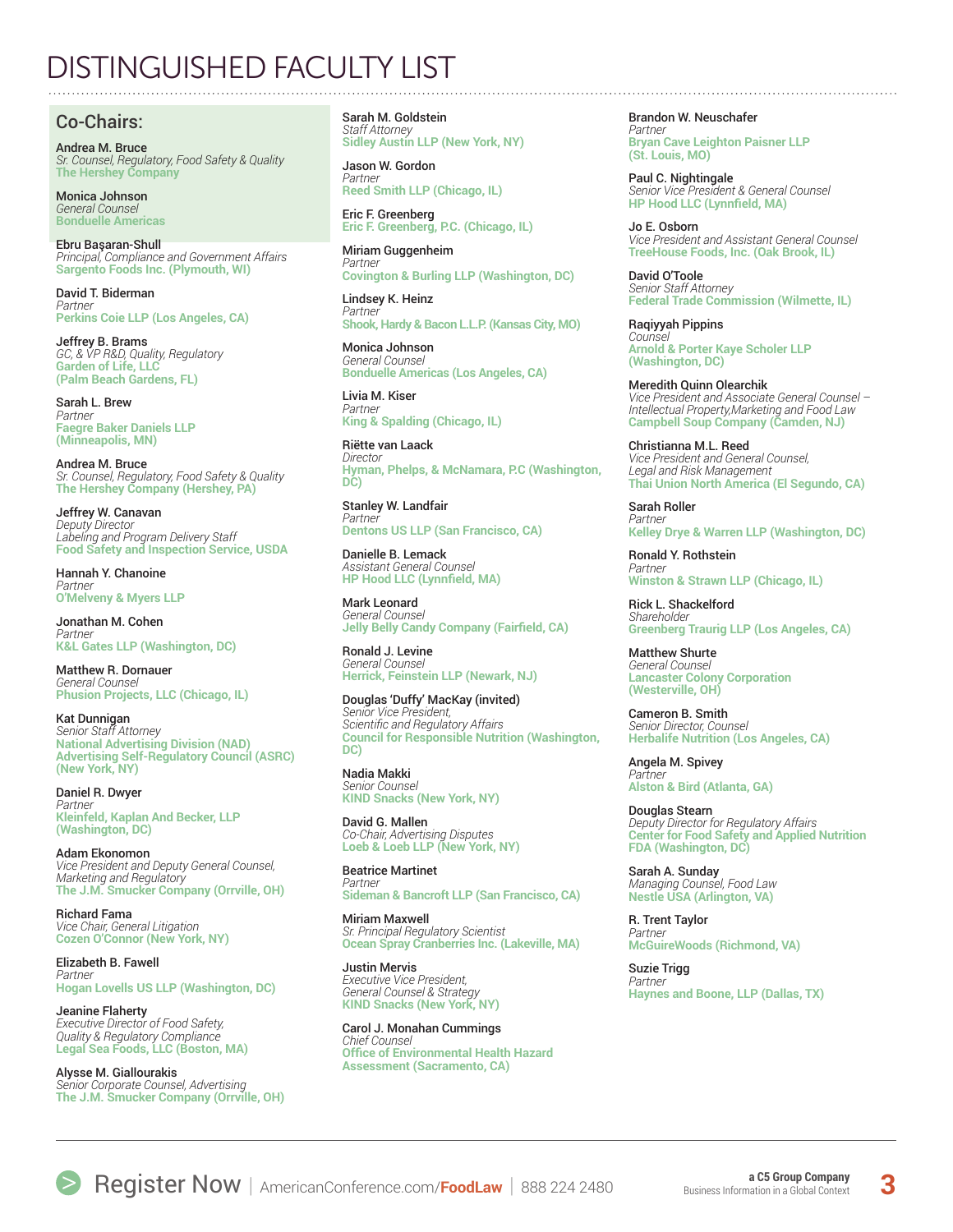# PRE-CONFERENCE **WORKSHOP**

Tuesday, April 9, 2019

7:30 am –10:00 am (Registration begins at 7:00 am)

## **Breakfast Briefing on the Jurisdiction, Responsibilities, and Interplay of Key Agencies Involved in Food Regulation**

#### Riëtte van Laack *Director* **Hyman, Phelps, & McNamara, P.C (Washington, DC)**

Eric F. Greenberg Eric F. Greenberg, P.C. (Chicago, IL)

In today's modern regulatory environment, knowing exactly which agencies are involved, understanding how far their jurisdiction extends, and identifying how they work together are critical competencies for attorneys and regulatory affairs managers practicing in the area of food law. We will also examine preemption challenges with state, federal, and local authorities. Topics of discussion will include:

- Deciphering the organizational structure of each agency:
	- » DHHS: FDA-CFSAN (Center for Food Safety and Applied Nutrition); ODSP (Office of Dietary Supplement Programs; CDC (Center for Disease Control)
	- » USDA: FSIS (Food Safety Inspection Service); AMS (Agriculture Marketing Service)
	- » FTC Bureau of Consumer Protection
	- » State and local health agencies
- Understanding the responsibilities and jurisdiction of each agency and local health agencies
	- » Gaining clarity on how their responsibilities and jurisdiction intersect and overlap
	- » Examining their enforcement authority
- Addressing preemption challenges with state and local authorities as they apply to the food industry
	- » Understanding when federal laws preempt state regulation
	- » Can state authorities exercise their authority despite preemption?
	- » If federal enforcement has been declined, can state and local authorities fill the gap?

# MAIN CONFERENCE DAY ONE

Tuesday, April 9, 2019

10:15 | Co-Chairs' Opening Remarks

#### Andrea M. Bruce

*Sr. Counsel, Regulatory, Food Safety & Quality* **The Hershey Company (Hershey, PA)**

# Monica Johnson

*General Counsel* **Bonduelle Americas (Los Angeles, CA)**

### 10:30

## **In-House Counsel Think-Tank on Balancing the Business Priorities of the Food Industry with Key Regulatory Requirements**

### Jeffrey B. Brams

*GC, & VP R&D, Quality, Regulatory* **Garden of Life, LLC (Palm Beach Gardens, FL)**

### Monica Johnson

*General Counsel* **Bonduelle Americas (Los Angeles, CA)**

### Paul C. Nightingale

*Senior Vice President & General Counsel* **HP Hood LLC (Lynnfield, MA)**

- Balancing the need to be innovative and in-step with consumer preferences with legal and regulatory requirements
- Preparing for a post-January 2020 world: what is the expected outlook once these regulations go live
- Understanding the state of the union of FDA's regulatory priorities given the current administration's deregulatory stance
- Devising best practices for counseling sales and marketing teams when responding to consumer requests
	- » Advising regulatory teams on claims challenges

## 11:30

## **Practical Guidance on the Present State of Food Labeling: Examining the Status of the Nutrition Facts Panel Requirements**

## Jeffrey W. Canavan

*Deputy Director Labeling and Program Delivery Staff*  **Food Safety and Inspection Service, USDA**

### Sarah Roller

*Partner* **Kelley Drye & Warren LLP (Washington, DC)**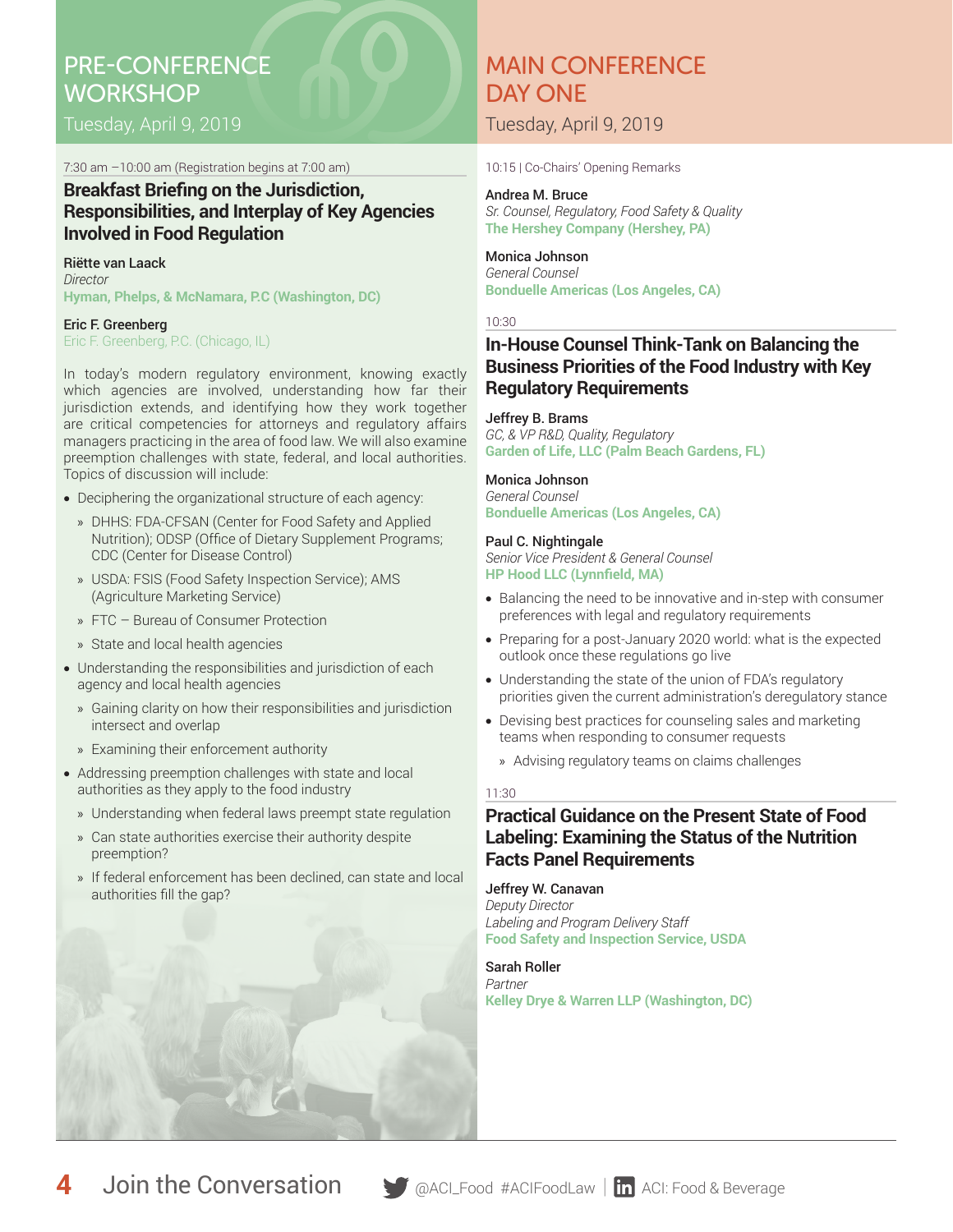

- Deciphering the current status of labeling requirements
	- » Assessing compliance with the FDA's nutrition facts panel
		- » What do the enforcement initiatives look like?
		- » On what areas is FDA expected to focus?
- Examining state and local initiatives on labeling sugar, sodium, antibiotics, hormones, and pesticides
- Interpreting new rules on menu labeling, cultured food products, and the use of dairy names for non-dairy products
- Understanding clean labeling
- What claims are currently high-risk claims and what can be done from a labeling perspective to reduce them?

12:30 | Networking Luncheon

#### 1:30

## **Is it Natural? Is it Healthy? Interpreting the FDA's Silence on the Definition of These Terms**

#### Justin Mervis

*Executive Vice President, General Counsel & Strategy*  **KIND Snacks (New York, NY)**

#### Ronald Y. Rothstein

*Partner* **Winston & Strawn LLP (Chicago, IL)**

#### Sarah A. Sunday

*Managing Counsel, Food Law* **Nestle USA (Arlington, VA)**

- Assessing the current status of FDA's defining "natural," "healthy" and other similar terms
- Understanding the repercussions for the industry if FDA does not define these terms soon
- In the interim, should companies steer clear of these terms?
- Examining cases involving:
- » "natural" "all natural," "healthy"
- » sugar content and "no added sugar"
- » "wholesome," and "organic"
- Latest on the use of terms "real" and "simple"



# **Join Our Email List to Stay Connected**

SIGN UP TO RECEIVE EXCLUSIVE DISCOUNTS, OFFERS AND PROGRAM UPDATES

**[AmericanConference.com/join-our-email-list/](http://www.AmericanConference.com/join-our-email-list/)**

#### 2:30

## **Preparing for the Implementation of the GMO Content Disclosure Rules: Who Needs to Disclose and Why?**

#### Andrea M. Bruce

*Sr. Counsel, Regulatory, Food Safety & Quality* **The Hershey Company (Hershey, PA)**

#### Brandon W. Neuschafer

*Partner* **Bryan Cave Leighton Paisner LLP (St. Louis, MO)**

- Examining the current state of the rule
- Identifying implementation challenges that food companies have been encountering
- What can industry expect with respect to FDA's anticipated view of the regulation?
- Assessing which circumstances require GMO disclosure under the rule
	- » E.g., If GMO ingredients do not appear in a final product after processing, does a manufacturer need to disclose their prior presence?

#### 3:15 | Afternoon Refreshment Break

#### 3:30

## **What Exactly Can You Say?: Steering Clear of Problematic Claims – A Townhall with the FTC and NAD**

#### Kat Dunnigan

*Senior Staff Attorney* **National Advertising Division (NAD) Advertising Self-Regulatory Council (ASRC) (New York, NY)**

#### David O'Toole

*Senior Staff Attorney* **Federal Trade Commission (Wilmette, IL)**

Hear directly from the FTC and NAD on how they evaluate various claims in food advertisements and criteria they use to make these assessments. Topics of discussion will include:

- Examining the types of claims that have recently been challenged
- Lessons learned from recent regulatory actions
- Forecasting the likely direction the new administration may take **on** substantiation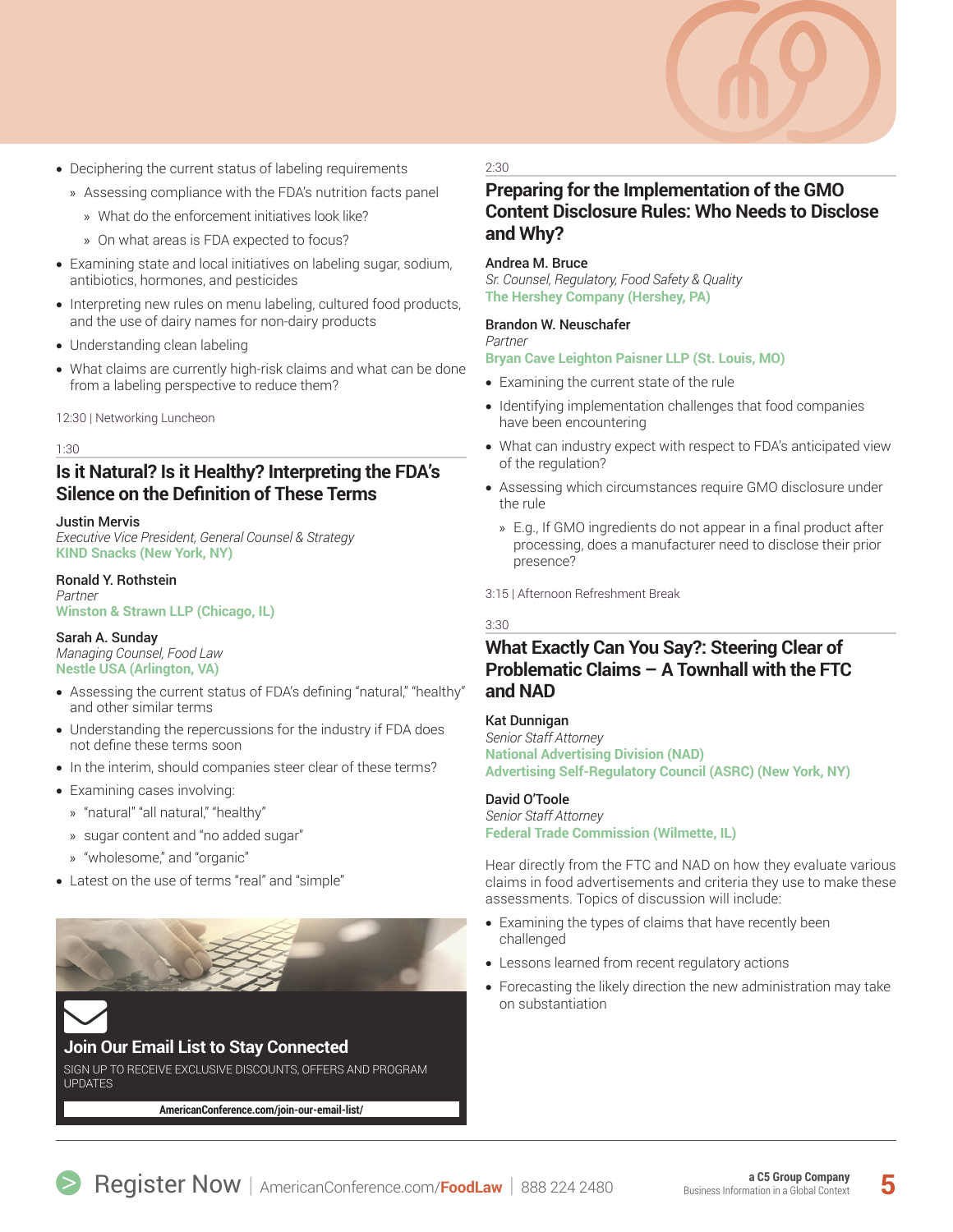## **Assessing Current Class Action Challenges and Potential Ways for the Industry to Thwart Them**

## Hannah Y. Chanoine

*Partner* **O'Melveny & Myers LLP**

### Mark Leonard

*General Counsel* **Jelly Belly Candy Company (Fairfield, CA)**

## R. Trent Taylor

*Partner* **McGuireWoods (Richmond, VA)**

- Examining developments with the latest claims involving fumaric and malic acids
- Slack fill": What is it, how to defend against "slack fill" class actions and safeguard a product from slack fill challenges
- Analyzing the recent onslaught of pet food claims: could this be a new avenue for litigation?
- What do manufacturers need to understand about potential liabilities regarding healthy "auras" surrounding their products?
- What to do from a regulatory perspective to avoid litigation?
- Developing best strategies for speedy resolution, if a class action law suit arises

### 5:15

# **Conference Adjourns to Day Two**

# MAIN CONFERENCE DAY TWO

Wednesday, April 10, 2019

7:15 | Continental Breakfast

#### 8:00

# **Co-Chairs' Remarks and Recap of Day One**

8:15

## **Prop 65: Successfully Moving Forward in the Face of Ever-Increasing Challenges to Food Manufacturers**

David T. Biderman *Partner* **Perkins Coie LLP (Los Angeles, CA)**

Stanley W. Landfair *Partner* **Dentons US LLP (San Francisco, CA)**

#### Carol J. Monahan Cummings *Chief Counsel* **Office of Environmental Health Hazard Assessment (Sacramento, CA)**

- Examining the latest overhaul of Prop 65 and its safe harbors as well as their potential effect on the food industry
- Exploring changes in the maximum daily levels
- Reviewing new chemical listings
	- » Addressing the practicalities of setting up testing and compliance programs in view of these numerous listings
	- » What to focus on and how to communicate these efforts to customers and suppliers?
- Devising safe harbor strategies in view of recent amendments
	- » How should products now be labeled?
- Developing protocols for handling 60-day notice
- Addressing indemnification demands from retailers
- Understanding how developments in California are impacting the rest of the country and fueling litigation
	- » How does Prop 65 align with FDA policies
- What is the Prop 65 litigation risk with respect to glyphosate at this time?
- » Should products be tested for this chemical at this time
- Weighing defense options against recall strategies
- $\bullet$  Is there any way to avoid being targeted  $-$  i.e., can manufacturers ensure that no trace amounts of Prop 65-listed chemicals exist in their food products?

### 9:15

# **Keeping the Food Supply Safe: Developing Strategies for Supply Chain Risk Minimization**

#### Jonathan M. Cohen *Partner*

**K&L Gates LLP (Washington, DC)**

## Jeanine Flaherty

*Executive Director of Food Safety, Quality & Regulatory Compliance* **Legal Sea Foods, LLC (Boston, MA)**

## Angela M. Spivey

#### *Partner* **Alston & Bird (Atlanta, GA)**

- Developing a sound risk minimization plan to ensure supply chain integrity
- Understanding the importance of including mitigation protocols into your plan blueprint
- Addressing recalls within the parameters of risk preparedness
	- » What's the scope of the recall?
	- » Handling challenges surrounding anticipated claims
- Managing supply chain mishaps without jeopardizing relationships with suppliers
	- » Recovering costs incurred as a result of implementing recalls
	- » Paying for claims
	- » Assessing brand damage
	- » Estimating lost profits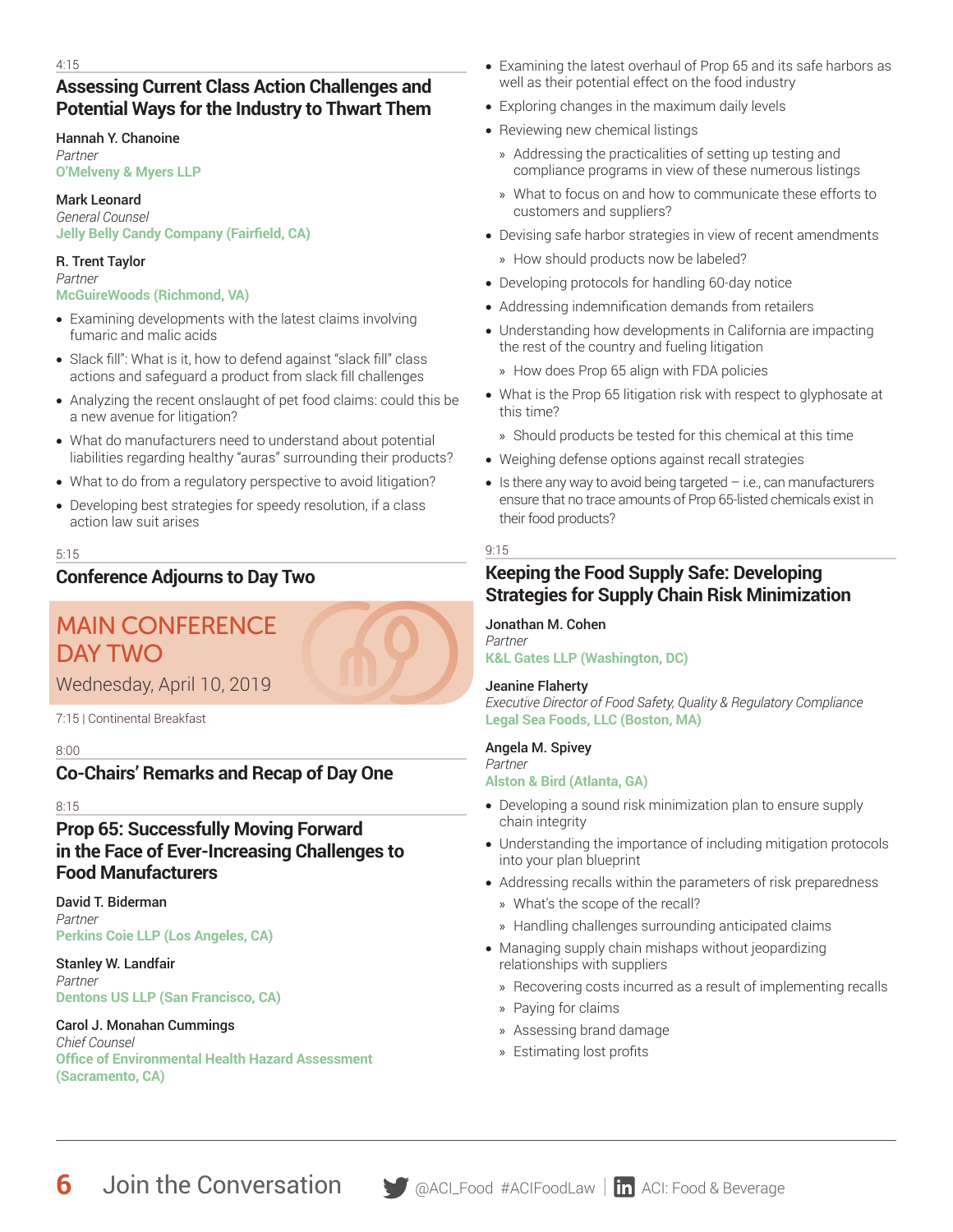- Addressing challenges relative to products that cannot be sold as a result of a recall
- Suggested ways to protect yourself contractually and through insurance
- Recovering from insurance for losses and liabilities without disrupting the supply chain

#### 10:15 | Morning Coffee Break

#### 10:30

## **Containing Imported Food Contaminants to Protect Supply Chain Integrity**

#### Christianna M.L. Reed

*Vice President and General Counsel, Legal and Risk Management* **Thai Union North America (El Segundo, CA)** 

#### Suzie Trigg

### *Partner*

#### **Haynes and Boone, LLP (Dallas, TX)**

- Addressing the problem of pesticides and other contaminants that regularly find their way into the supply chain through imported products
- How does a producer protect against this and when needed, defend against it?
- Understanding when supplier verification of "no contaminants" is not enough
- Examining FDA's standards for evaluating imports
- Reviewing FDA's protocol for when a contaminant is found in food
- What do manufacturers need to know about import compliance relative to the Foreign Supplier Verification Program?
- Establishing an effective Voluntary Qualified Importer Program

#### 11:15

## **What Lies Ahead for Hemp and Cannabis-Related Ingredients**

#### Daniel R. Dwyer

*Partner* **Kleinfeld, Kaplan and Becker, LLP (Washington, DC)**

#### Cameron B. Smith

*Senior Director, Counsel* **Herbalife Nutrition (Los Angeles, CA)**

- Examining the latest developments with the emergence of state cannabis laws
- Exploring developments under the new Farm Bill and whether cannabis-derived ingredients could be used in foods
- Analyzing anticipated state and federal issues
- What is the distinction between hemp, industrial hemp and CBD oil?
- At this time, what hemp or cannabis-related ingredients can be placed into foods legally?
- Evaluating practicalities and liabilities with respect to paying vendors for ingredients

12:00 | Networking Lunch

1:00

## **Allergens 360: What You Need to Know from Labeling to Litigation**

#### Sarah L. Brew

*Partner*

#### **Faegre Baker Daniels LLP (Minneapolis, MN)**

- Complying with the Food Allergen Labeling and Consumer Protection Act (FALCPA): what needs to be on the label and where?
- Voluntary allergen disclosures and statements: regulatory and liability implications
- Allergen controls and CGMP in manufacturing
- Recalls: when does an undisclosed allergen trigger a recall?
- Emerging allergen regulatory and liability issues

### 1:45

## **CRN Keynote Address**

### Douglas 'Duffy' MacKay (invited)

*Senior Vice President, Scientific and Regulatory Affairs* **Council for Responsible Nutrition (Washington, DC)** 

#### 2:15

## **Finalizing FSMA Implementation: Assessing What Has Worked, What Has Not, and What's Coming Next**

#### Elizabeth B. Fawell

*Partner* **Hogan Lovells US LLP (Washington, DC)**

## Sarah M. Goldstein

*Staff Attorney* **Sidley Austin LLP (New York, NY)**

#### Douglas Stearn

*Deputy Director for Regulatory Affairs* **Center for Food Safety and Applied Nutrition FDA (Washington, DC)**

- Examining the status of the implementation of each major rule and remaining challenges
- Finalizing manufacturers' intentional adulteration plans: implementing the final FSMA rule on intentional adulteration
- Exploring the latest developments with FSMA inspections
- » Examples of lessons learned during inspections
- Developing real-time strategies for responding to investigators
- Handling inspections by state and local health departments
- 3:15 | Afternoon Refreshment Break

Media Partner:

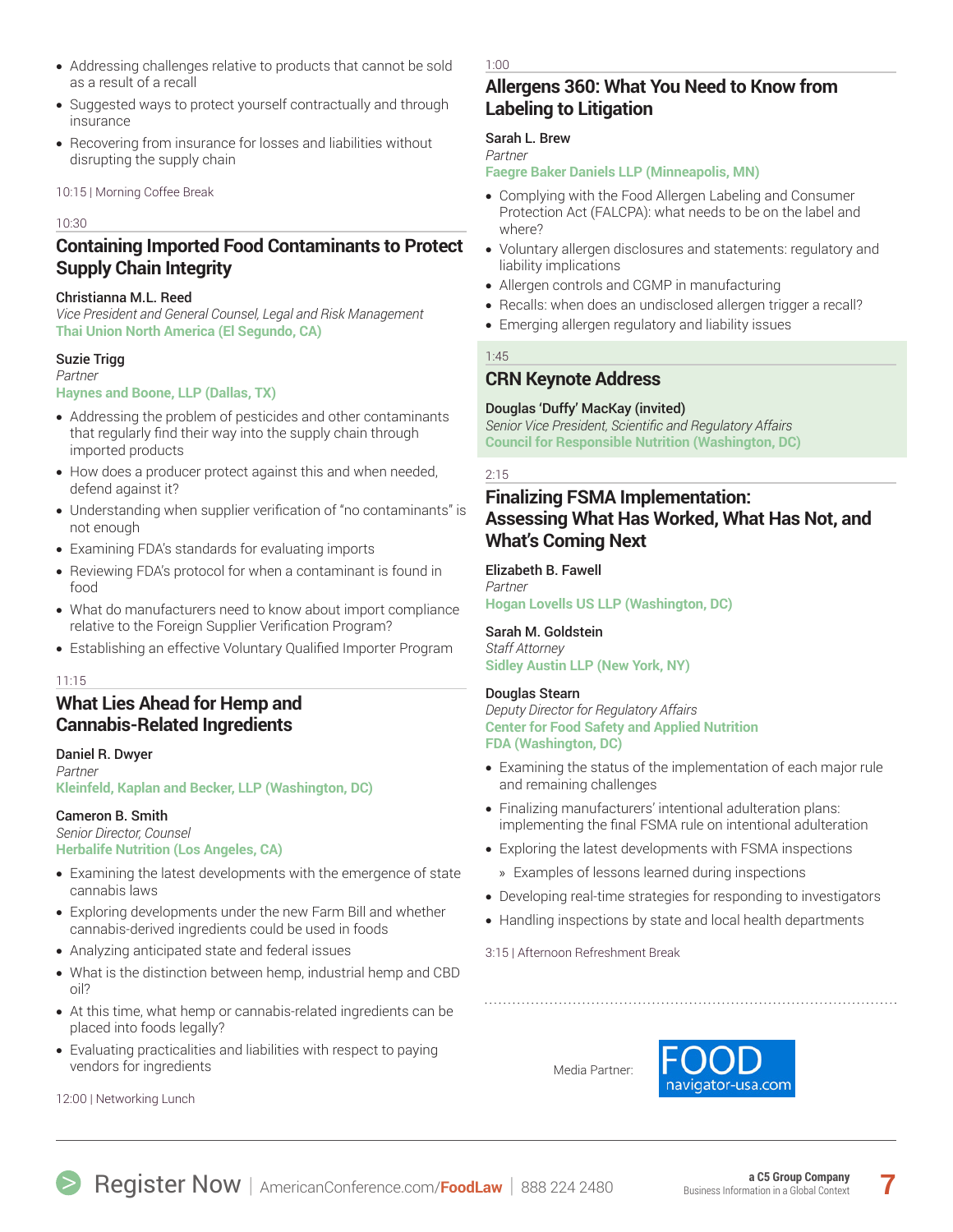# **Effectively Managing Recalls While Preserving a Company's Reputation**

#### Miriam Guggenheim

*Partner* **Covington & Burling LLP (Washington, DC)**

#### Meredith Quinn Olearchik

*Vice President and Associate General Counsel – Intellectual Property, Marketing and Food Law* **Campbell Soup Company (Camden, NJ)**

### Matthew Shurte

*General Counsel* **Lancaster Colony Corporation (Westerville, OH)**

- Ensuring that manufacturers do not ignore the warning signs or recall too quickly
- Managing a response to FDA food safety investigation
- How to effectively cooperate during investigations
- Developing best strategies for speaking with the FDA » What is the best timing for speaking with the FDA?
- How does FDA view a company's decision-making process on product recalls?
- How does FDA decide whether or not to investigate and what test data they are using to get a sense of what the risks are?
- How to determine what microbiological tests should be performed?
- If after performing a test there is a positive result, is a recall required immediately or should a producer try to correct the issue first?
- Working with outside experts and PR firms while maintaining attorney-client privilege

#### 4:30

## **Innovations in Food Technology: Examining How Innovative Food Products Are Evaluated, Approved, Labeled, and Named**

#### Ronald J. Levine *General Counsel*

**Herrick, Feinstein LLP (Newark, NJ)**

## Miriam Maxwell

*Sr. Principal Regulatory Scientist* **Ocean Spray Cranberries Inc. (Lakeville, MA)** 

- Analysis of how novel foods are developed, brought to regulatory process, and eventually sold
- Exploring the latest developments with test-tube-produced meat products and plant-based foods
- Assessing the viability of 3D printing of food
- Evaluating liabilities associated with the testing and production of marijuana edibles
- Understanding the use of block chain for traceability

#### 5:15

# **Main Conference Adjourns**



# **Global Sponsorship Opportunities**

With conferences in the United States, Europe, Asia Pacific, and Latin America, the **C5 Group of Companies**: American Conference Institute, Canadian Institute, & C5 Group provides a diverse portfolio of conferences, events and roundtables devoted to providing business intelligence to senior decision makers responding to challenges around the world.

Don't miss the opportunity to maximize participation or showcase your organizations services and talent. For more information please contact us at:

American Conference Institute SponsorInfo@AmericanConference.com



# **Continuing Legal Education Credits**



**EARN CLE** Accreditation will be sought in those jurisdictions requested by the registrants which have continuing education requirements. This course is identified as nontransitional for the purposes of CLE accreditation.

ACI certifies that the activity has been approved for CLE credit by the New York State Continuing Legal Education Board.

ACI certifies that this activity has been approved for CLE credit by the State Bar of California.

You are required to bring your state bar number to complete the appropriate state forms during the conference. CLE credits are processed in 4-8 weeks after a conference is held.

ACI has a dedicated team which processes requests for state approval. Please note that event accreditation varies by state and ACI will make every effort to process your request.

Questions about CLE credits for your state? Visit our online CLE Help Center at www.americanconference.com/CLE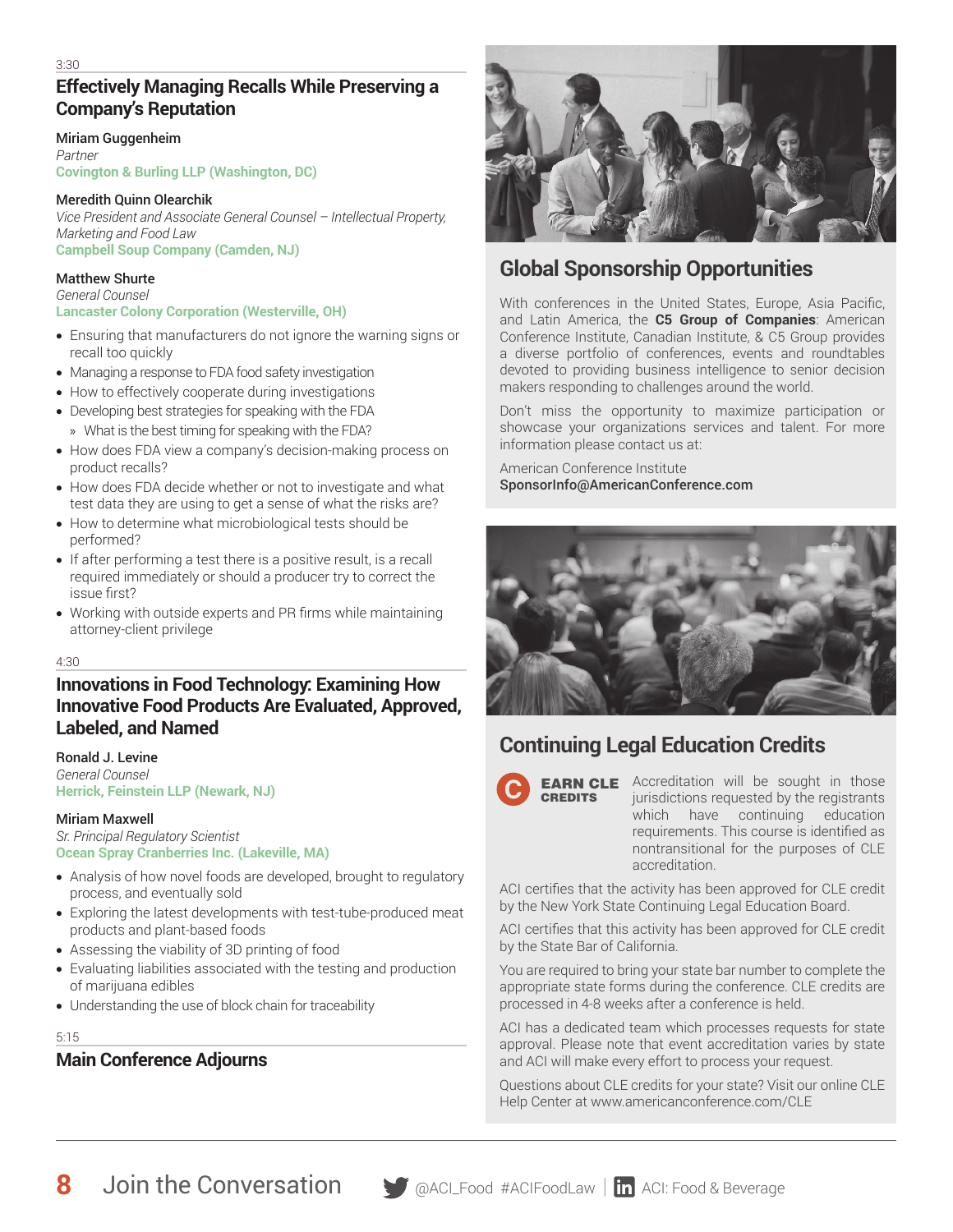Master Symposium

Having a thorough understanding of substantiating food-related claims is of critical importance to industry attorneys and regulatory executives. Additionally, collaborating with marketing departments efficiently as well as developing effective social media campaigns and ambassador programs are all essential tools for effective and compliant marketing and promotion.

Our comprehensive sessions on food advertising and marketing will provide an in-depth analysis of what counsel need to be aware of as they review product claims as well as strategies to employ in using consumers' testimonials and developing sound social media campaigns.

7:30 | Registration and Continental Breakfast

#### 8:30

## **Co-Chair's Opening Remarks**

Danielle B. Lemack *Assistant General Counsel*  **HP Hood LLC (Lynnfield, MA)**

8:45

## **Working with Marketing: Strengthening Cooperation and Implementing Effective Internal Processes in the Food Industry to Establish a Comprehensive Claim Substantiation Program**

Ebru Başaran-Shull *Principal, Compliance and Government Affairs* **Sargento Foods Inc. (Plymouth, WI)**

Livia M. Kiser *Partner* **King & Spalding (Chicago, IL)**

#### Jo E. Osborn

*Vice President and Assistant General Counsel* **TreeHouse Foods, Inc. (Oak Brook, IL)** 

- Developing an early cross-communication strategy between R&D, Marketing, and Legal departments
- Building a team: Standardizing a process of claim substantiation by committee that brings together different employee functions
- Communicating effectively with claims team members so that they understand the risks of pursuing particular claims
- Suggesting adjustments to claims language to reach the joint goal of developing a creative and a compliant claim
- Benchmarking best practices on claim development
	- » Is there a suggested software that can help with tracking changes made for each claim?
	- » Should every piece of marketing material be reviewed?
		- » How often should legal department be involved? Should law department look at a claim first or last? Should a meeting with legal be on a monthly basis or more often? Should this be a regulatory function instead?
		- » Should there be a claims counsel who should approve everything?

#### 9:45

## **Managing Social Media Marketing Campaigns Related to Food Products**

Matthew R. Dornauer *General Counsel* **Phusion Projects, LLC (Chicago, IL)**

Lindsey K. Heinz *Partner* **Shook, Hardy & Bacon L.L.P. (Kansas City, MO)**

- Drafting a comprehensive and actionable social media policy for bloggers, employees and affiliates
- How should a company negotiate and guide a business partner to manage social media campaigns?
- Examining the consequences of when consumers retweet information on a product?
- How does blogging on a product by a customer compare to TV ads?
- Exploring potential liabilities: What should manufacturers understand about the use of websites as extensions of marketing campaigns?
- Establishing protocols for the appropriate use of native advertising

10:45 | Networking Coffee Break

#### 11:00

## **Ensuring the Proper Use of Testimonials and Ambassador Programs for the Food Industry**

Alysse M. Giallourakis *Senior Corporate Counsel, Advertising* **The J.M. Smucker Company (Orrville, OH)**

Jason W. Gordon *Partner* **Reed Smith LLP (Chicago, IL)**

- Developing best strategies for engaging and contracting with influencers
- Ensuring that the influencers' content is compliant with FTC guidelines
- How to make a disclosure of endorsement on Facebook, Twitter, and other popular social media forums?
- Addressing challenges associated with individuals who are part of a company's ambassador program
	- » What concerns does FTC have with regards to ambassador programs?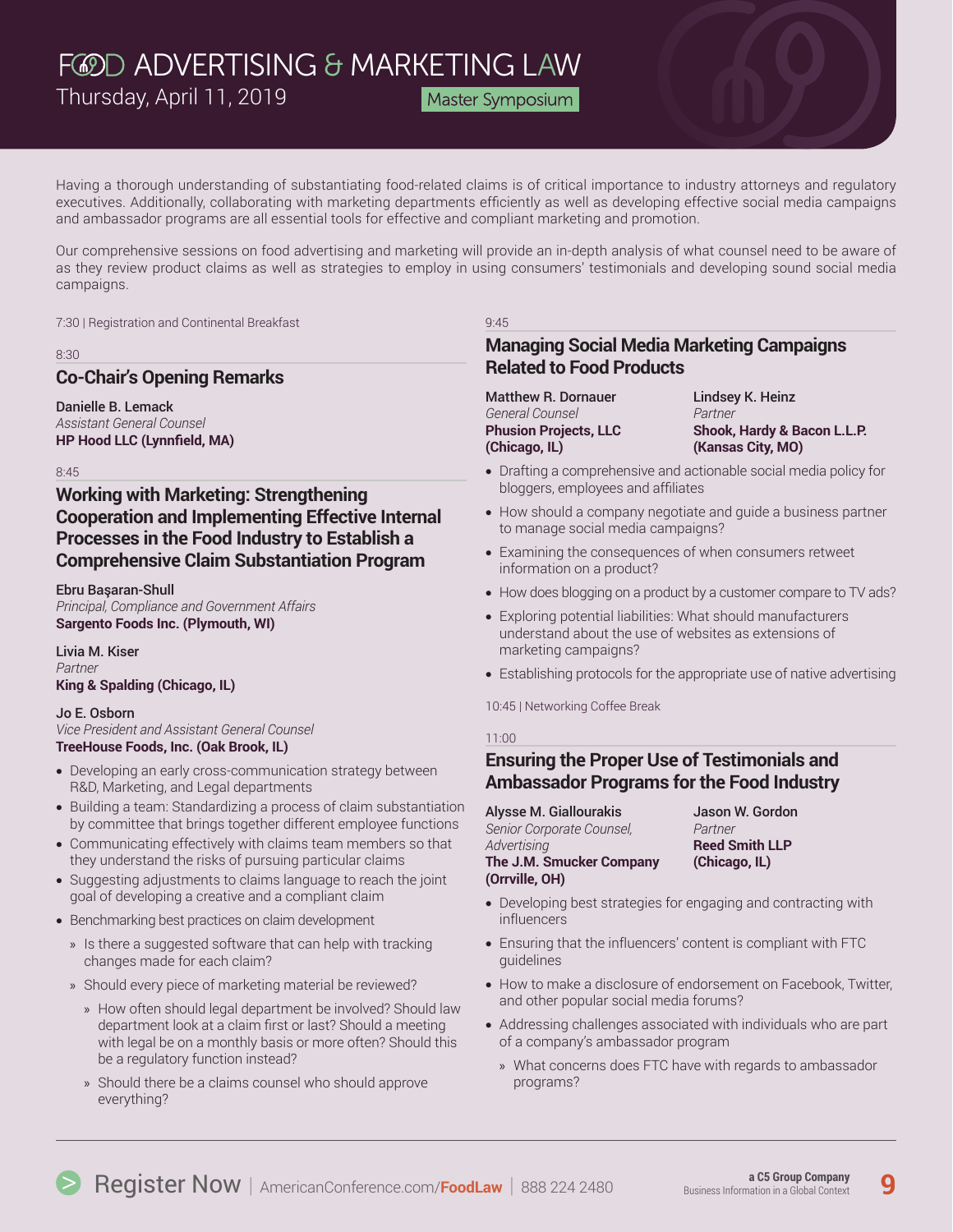- Developing strategies for monitoring correctly food bloggers and third-party retailers who want to market a manufacturer's food product
- Ensuring appropriate use of consumer-generated content
	- » E.g., consumer posting a picture of eating a particular product on social media

12:00 | Networking Luncheon

#### 1:00

## **Practical Guidance for the Food Industry for Avoiding False and Misleading Advertising**

Richard Fama

Beatrice Martinet *Partner* **Sideman & Bancroft LLP** 

**(San Francisco, CA)**

#### Danielle B. Lemack *Assistant General Counsel*  **HP Hood LLC (Lynnfield, MA)**

*Vice Chair, General Litigation* **Cozen O'Connor (New York, NY)**

- In the face of uncertainty around exact statements that can be made, what are the best strategies to avoid misleading advertising?
- Complying with disclosure requirements in order to not mislead or deceive
- Evaluating how high-profile ingredients (e.g., vitamins, proteins, fruits, and vegetables) can be emphasized effectively as opposed to/in addition to predominant ones
- Implementing effective ways for handling added sugar claims (e.g., no added sugar, no high-fructose corn syrup)
- Developing best strategies for making health-related claims (e.g., natural, healthy, organic, non-GMO)

#### 2:00

## **Establishing Guidelines for Substantiating Sensory and Consumer Preference Claims**

David G. Mallen *Co-Chair, Advertising Disputes* **Loeb & Loeb LLP (New York, NY) Greenberg Traurig LLP** 

Rick L. Shackelford *Shareholder* **(Los Angeles, CA)**

- Developing appropriate testing methods with respect to sensory perceptions relating to food
- Examining the science behind testing
- Developing proof for food fortification
- Bridging the gap between legal and scientific testing requirements

## 3:00 | Afternoon Coffee Break

#### 3:15

## **Substantiating Health-Related Claims for Food Products**

#### Adam Ekonomon

*Vice President and Deputy General Counsel, Marketing and Regulatory* **The J.M. Smucker Company (Orrville, OH)** 

### Nadia Makki

#### *Senior Counsel*  **KIND Snacks (New York, NY)**

- Review of FDA regulated claims
- Assessing structure/function vs. disease claim determinations
- Understanding how to properly use studies (number; type)
- Implications of *FTC v. POM Wonderful* and *US v. Bayer*
- Developing best practices to use study results to mitigate potential exposure to litigation surrounding alleged misleading claims

4:15

## **Special Considerations for the Food Industry to Keep in Mind When Advertising to Children**

## Raqiyyah Pippins

*Counsel*

### **Arnold & Porter Kaye Scholer LLP (Washington, DC)**

- Ensuring that the parent is the focus of the ad and related claims as opposed to the child
- Properly demonstrating a product to a child for the purposes of claims substantiation
- Making sure that the necessary disclosures have been utilized when communicating with children-audience
- Suggested strategies for ensuring endorsers meet the necessary substantiation requirements for advertising to children
- Examining potential penalties in cases of alleged misrepresentations
- Examples of recent advertisements that have been under scrutiny

5:00 | Conference Ends



# **Add the one-day Master Symposium on Food Advertising and**  *SAVE* **Marketing to your conference registration or attend as a stand alone**

| Pricing                                                     | Register & Pay by<br>March 1, 2019 | Register & Pay after<br>March 1, 2019 |
|-------------------------------------------------------------|------------------------------------|---------------------------------------|
| <b>Food Advertising and Marketing Master Symposium Only</b> | \$1295                             | \$1395                                |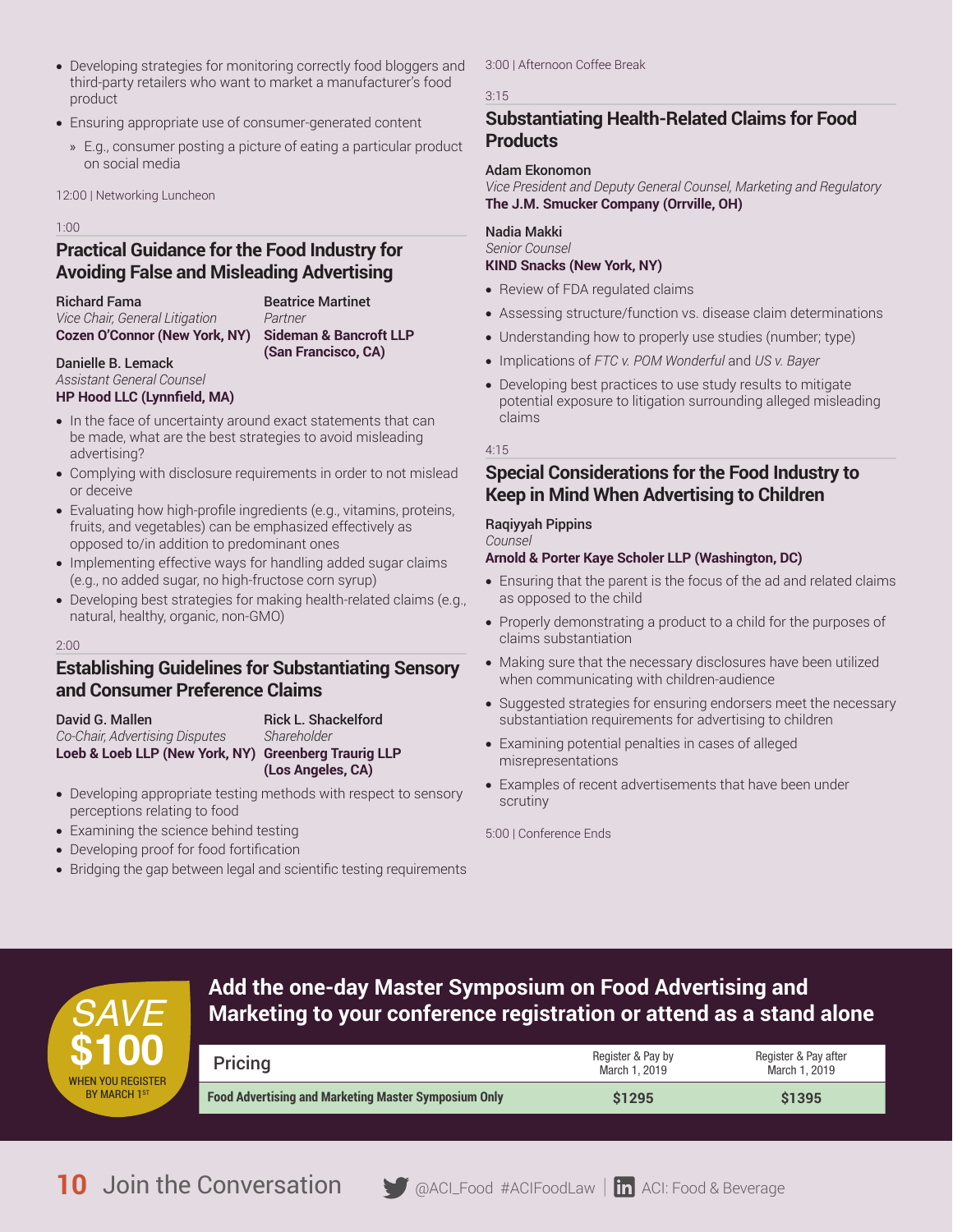# **Book your room now and SAVE!**

Hotel: Millennium Knickerbocker Hotel

Address: 163 East Walton Place, Chicago, IL 60611

Telephone: 800-621-8140

American Conference Institute is pleased to offer our delegates a limited number of hotel rooms at a negotiated rate. To take advantage of these rates, please contact the hotel directly and quote "ACI's Food Law".

Please note that the guest room block cut-off date is March 18, 2019. After that date OR when the room block fills, guestroom availability and rate can no longer be guaranteed.

[AmericanConference.com/FoodLaw/Venue](https://www.americanconference.com/food-law/venue/)



## **WHEN YOU REGISTER BY MARCH 1ST!**

*\* \$200 off the full conference rate of \$2295*



The C5 Group, comprising American Conference Institute, The Canadian Institute and C5 in Europe, is a leading global events and business intelligence company.

For over 30 years, C5 Group has provided the opportunities that bring together business leaders, professionals and international experts from around the world to learn, meet, network and make the contacts that create the opportunities.

Our conferences and related products connect the power of people with the power of information, a powerful combination for business growth and success.

# **3 Ways to Register**

Special Discount **Bringing a Team?** 3 - 4 10% Conference Discount 5 - 6 15% Conference Discount 7 20% Conference Discount 8 or more Call 888-224-2480 ONLINE: [AmericanConference.com/FoodLaw](http://www.AmericanConference.com/FoodLaw) EMAIL: [CustomerService@AmericanConference.com](mailto:CustomerService%40AmericanConference.com?subject=) PHONE: 1-888-224-2480 Conference Code 825L19-CHI Register & Pay by February 1, 2019 Register & Pay by March 1, 2019 Register & Pay after March 1, 2019 **Main Conference \$1995 \$2095 \$2295 Special In-House Rate (main conference only) \$1595 \$1795 \$1995 Workshop: Breakfast Briefing on Key Agencies \$500 Food Advertising and Marketing Master Symposium Only \$1195 \$1295 \$1395** Pricing and Registration Information:

*All program participants will receive an online link to access the conference materials as part of their registration fee.*

*Additional copies of the Conference Materials available for \$199 per copy.*

Payment must be received in full by the program date to ensure admittance. All discounts will be applied to the Program Only fee (excluding add-ons), cannot be combined with any other offer, and must be paid in full at time of order. Group discounts available to 3 or more individuals employed by the same organization, who register at the same time.

#### Terms and Conditions

#### Delegate Substitutions and Cancellations

You must notify us by email at least 48 hrs. in advance of the conference if you wish to send a substitute participant. If you are unable to find a substitute, please notify us in writing no later than 10 days prior to the conference date and a credit voucher will be issued to you for the full amount paid, redeemable against any other ACI conference in the next 12 months. Delegates may not "share" a pass between multiple attendees without prior authorization.

All cancelled conference registrations will be subject to a cancellation fee of \$350 and applicable taxes. Any product extensions (inclusive of workshops, receptions masterclasses, etc.) will be subject to a cancellation fee of \$50 and applicable taxes. If you prefer, you may request a refund of fees paid less the applicable cancellation fee. No credits or refunds will be given for cancellations received within 10 days of the conference start date. No liability is assumed by American Conference Institute for changes in program date, content, speakers or venue. American Conference Institute reserves the right to cancel any conference it deems necessary and will, in such event, make a full refund of any registration fee, but will not be responsible for airfare, hotel or other costs incurred by registrants.

ACI offers financial scholarships for government employees, judges, law students, non-profit entities and others. For more information, please email or call customer service.

© American Conference Institute, 2019

Payment Policy